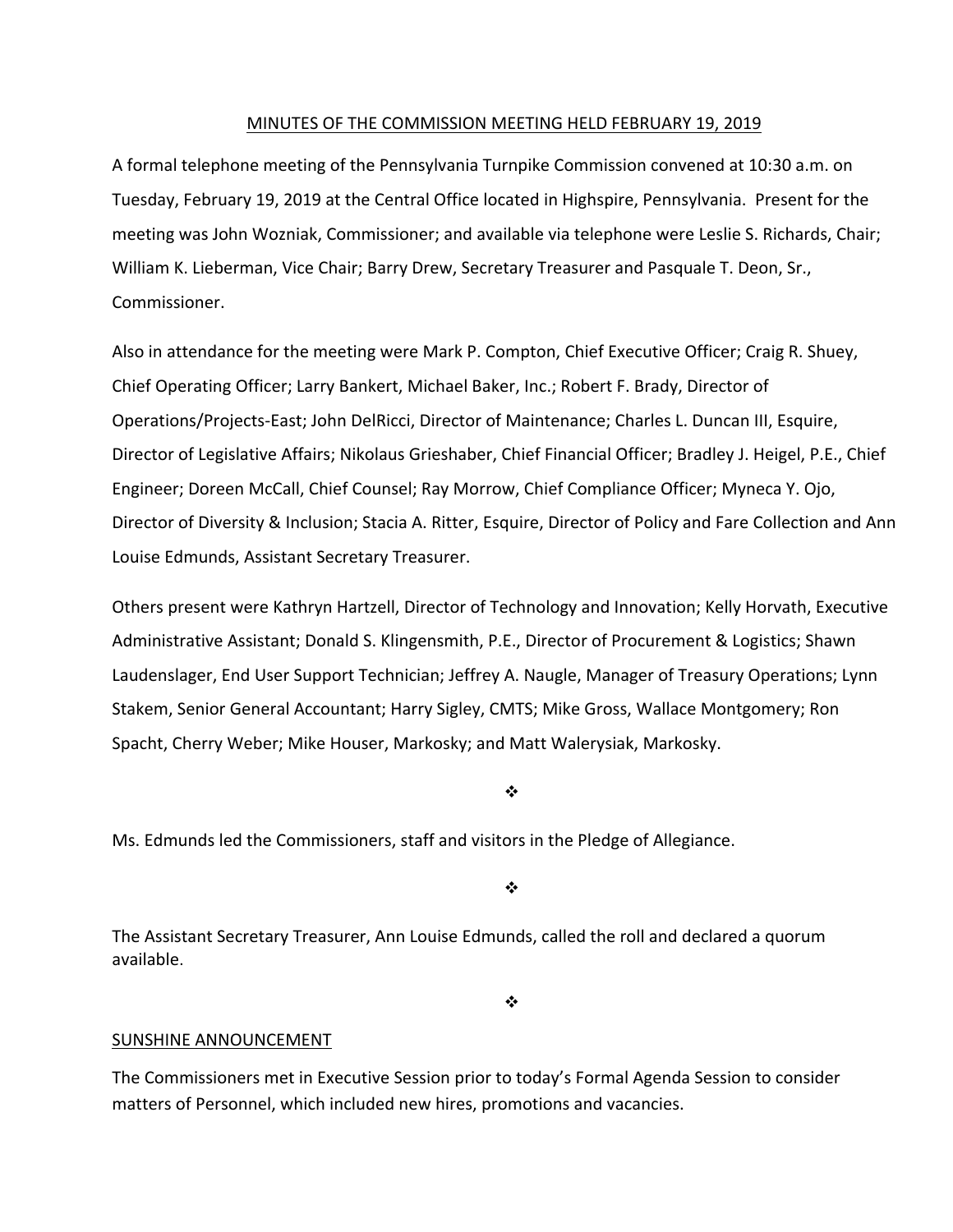MINUTES OF THE MEETING‐FEBRUARY 19, 2019 **2** | Page

The Commissioners also engaged in non‐deliberative, informational discussions regarding various actions and matters, which have been approved at previous public meetings.

#### $\frac{1}{2}$

### PUBLIC COMMENT

Ms. Edmunds: The public is welcome to address the Commission regarding items listed on the Agenda or other items not listed on the Agenda that are within the Commission's authority or control.

In order to conduct an orderly and effective meeting, all persons wishing to address the Commission should have signed in a requested time to speak. If you have not done so, you are invited to do so at this time.

There were no requests to address the Commission.

 $\frac{1}{2}$ 

#### MINUTES OF THE MEETING

Motion-That the Minutes of the meeting held February 5, 2019 be approved and filed as submitted was made by Commissioner Wozniak, seconded by Commissioner Deon, and passed unanimously.

## **COMMUNICATIONS**

Motion‐That the Commission approves the memos received from the Chief Counsel and the Director of Procurement & Logistics‐was made by Commissioner Wozniak, seconded by Commissioner Deon, and passed unanimously.

 $\frac{1}{2}$ 

 $\cdot$ 

#### **PERSONNEL**

Motion‐That the Commission approves the Personnel as submitted‐was made by Commissioner Wozniak, seconded by Commissioner Deon, and passed unanimously.

 $\cdot$ 

# UNFINISHED BUSINESS

No Unfinished Business to consider.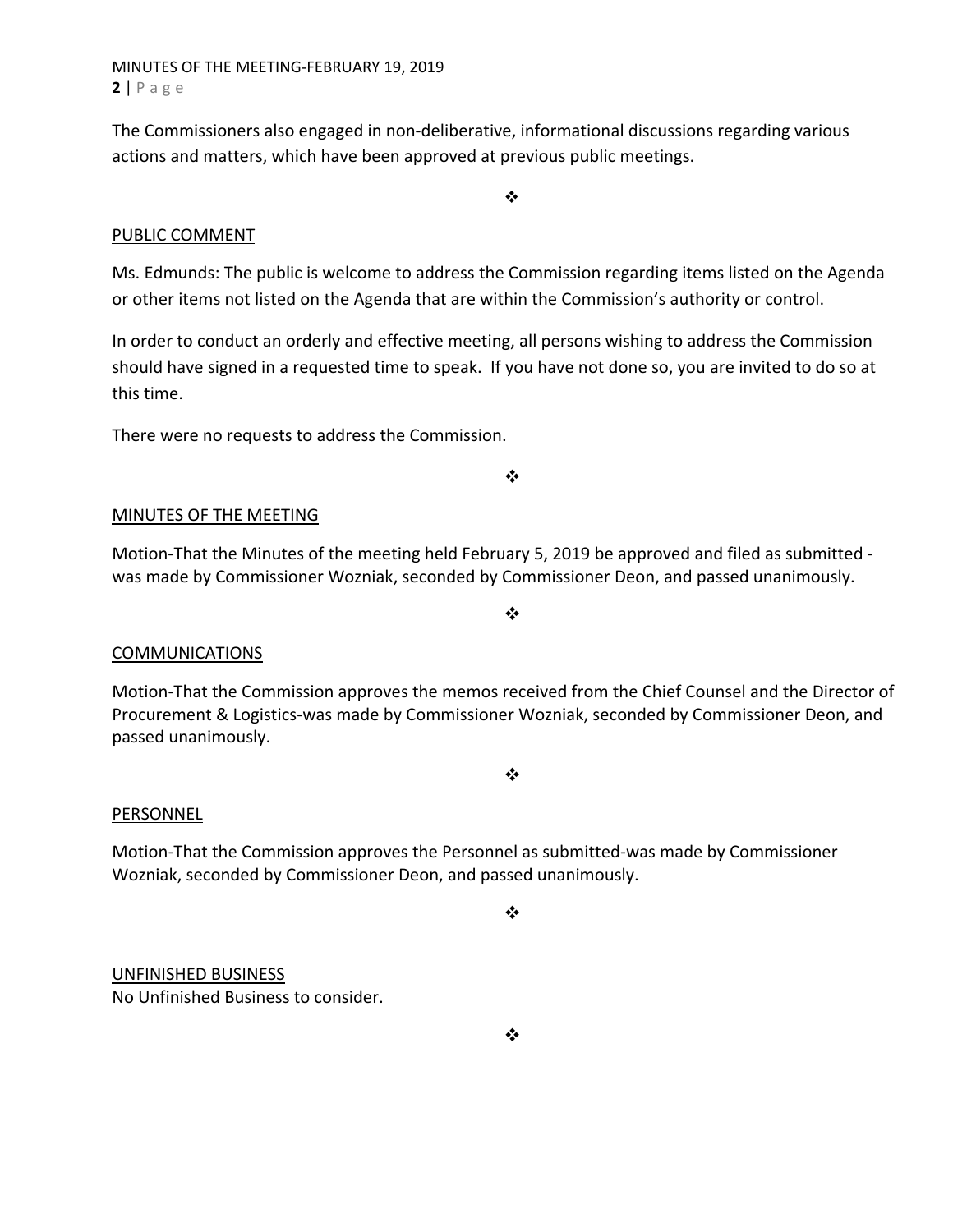### MINUTES OF THE MEETING‐FEBRUARY 19, 2019 **3** | Page

# NEW BUSINESS

# BOND RESOLUTION

Motion‐That the Commission approves the defeasance of a portion of the Pennsylvania Turnpike Commission's Registration Fee Revenue Refunding bonds, Series A of 2005, with available moneys in the Oil Franchise Tax General Fund and the investment of such moneys in government obligations; authorize the execution and delivery of an escrow deposit agreement and any other necessary or appropriate documents or certificates; appointing bond counsel and financial advisor; authorizing the taking of any and all such other action and transactions as may be required or as may be deemed appropriate to carry out and consummate the transactions by the Commission as contemplated by this Resolution; and declaring that this Resolution shall be liberally construed‐was made by Commissioner Wozniak, seconded by Commissioner Deon, and approved unanimously.

#### ❖

# AGREEMENTS

Motion‐That the Commission approves negotiation and execution of the Agreements for the items listed in memos "a" through "d":

- a. Settlement Agreement and Release in the case, PTC v. Syed and Barbush Rentals; and accept the pro rata settlement of the property damage claim and approve a write-off of the balance due;
- b. Reimbursement Agreement with PECO Energy Company to reimburse PECO the cost for the engineering and utility relocation work necessary for the total reconstruction project from MP 308.00 to MP 312.00 (Bridge EB‐719, MP 310.36); at a not‐to‐exceed amount of \$94,496.91;
- c. Settlement Agreement and Release with Charles Bechter, and authorize issuance of the workers' compensation settlement payment;
- d. Settlement Agreement and Release with Elizabeth Staranowicz‐Lawless, and authorize issuance of the workers' compensation settlement payment.

‐was made by Commissioner Wozniak, seconded by Commissioner Deon, and passed unanimously.

 $\frac{1}{2}$ 

## RIGHT‐OF‐WAY REQUEST

Motion-That the Commission approves the Right-of-Way Requests for the items listed in memos "a" through "x":

a. Acquisition of Right‐of‐Way #14S332 (William Peter & Geraldine M. Crevar), a total take parcel necessary for construction of the Mon/Fayette Expressway, Rt. 51 to I‐376, by authorizing payment of \$128,104.65 representing fair market value, pro‐rated taxes and recording fees to Closure Settlement LLC, escrow agent; authorize the appropriate Commission officials to execute the Agreement of Sale and other documents that may be required for closing; authorize the payment of additional statutory damages as calculated by the Right‐of‐Way Administrator and approved by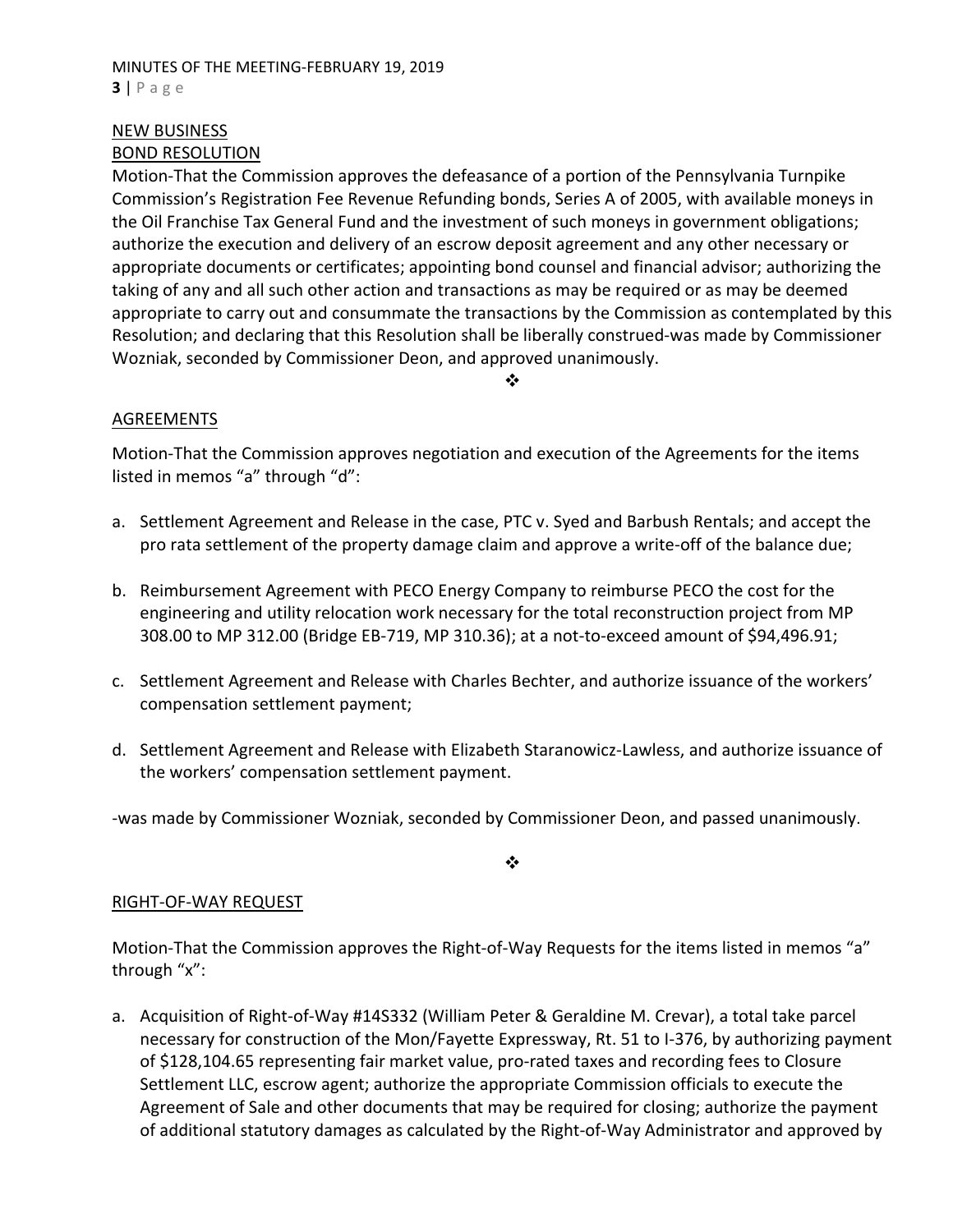MINUTES OF THE MEETING‐FEBRUARY 19, 2019 **4** | Page

the Chief Counsel; and payment of fair market value to the property owners is contingent upon their delivery of a deed as prepared by the Legal Department;

- b. Adopt the proposed Property Acquisition Resolution for Right‐of‐Way #14S218‐1 (Gary L. Dora, Jodie Dora, Kellie Wardman), a total take parcel necessary for construction of the Mon/Fayette Expressway, Rt. 51 to I‐376, by authorizing payment of \$79,000.00 representing estimated just compensation to Babst Calland, Attorneys at Law, escrow agent; and authorize payment of additional statutory damages as calculated by the Right‐of‐Way Administrator and approved by the Chief Counsel;
- c. Adopt the proposed Property Acquisition Resolution for Right‐of‐Way #14S217 (Susanne L. Peroni), a total take parcel necessary for construction of the Mon/Fayette Expressway, Rt. 51 to I‐376, by authorizing payment of \$80,000.00 representing estimated just compensation to Babst Calland, Attorneys at Law, escrow agent; and authorize payment of additional statutory damages as calculated by the Right‐of‐Way Administrator and approved by the Chief Counsel;
- d. Adopt the proposed Property Acquisition Resolution for Right‐of‐Way #14S216 (Cheryl L. Burkhart, n/k/a Cheryl L. DiDolce and Scott DiDolce), a total take parcel necessary for construction of the Mon/Fayette Expressway, Rt. 51 to I‐376, by authorizing payment of \$77,000.00 representing estimated just compensation to Babst Calland, Attorneys at Law, escrow agent; and authorize payment of additional statutory damages as calculated by the Right‐of‐Way Administrator and approved by the Chief Counsel;
- e. Adopt the proposed Property Acquisition Resolution for Right‐of‐Way #14S215 (Davkel Properties, LLC), a total take parcel necessary for construction of the Mon/Fayette Expressway, Rt. 51 to I‐376, by authorizing payment of \$76,000.00 representing estimated just compensation to Babst Calland, Attorneys at Law, escrow agent; and authorize payment of additional statutory damages as calculated by the Right‐of‐Way Administrator and approved by the Chief Counsel;
- f. Adopt the proposed Property Acquisition Resolution for Right‐of‐Way #14S214 (Derek J. Miller), a total take parcel necessary for construction of the Mon/Fayette Expressway, Rt. 51 to I‐376, by authorizing payment of \$79,000.00 representing estimated just compensation to Babst Calland, Attorneys at Law, escrow agent; and authorize payment of additional statutory damages as calculated by the Right‐of‐Way Administrator and approved by the Chief Counsel;
- g. Adopt the proposed Property Acquisition Resolution for Right‐of‐Way #14S222 (Raymond M. Hernandez), a total take parcel necessary for construction of the Mon/Fayette Expressway, Rt. 51 to I‐376, by authorizing payment of \$79,000.00 representing estimated just compensation to Babst Calland, Attorneys at Law, escrow agent; and authorize payment of additional statutory damages as calculated by the Right‐of‐Way Administrator and approved by the Chief Counsel;
- h. Adopt the proposed Property Acquisition Resolution for Right‐of‐Way #14S220 (Karen S. Bajus), a total take parcel necessary for construction of the Mon/Fayette Expressway, Rt. 51 to I‐376, by authorizing payment of \$82,000.00 representing estimated just compensation to Babst Calland, Attorneys at Law, escrow agent; and authorize payment of additional statutory damages as calculated by the Right‐of‐Way Administrator and approved by the Chief Counsel;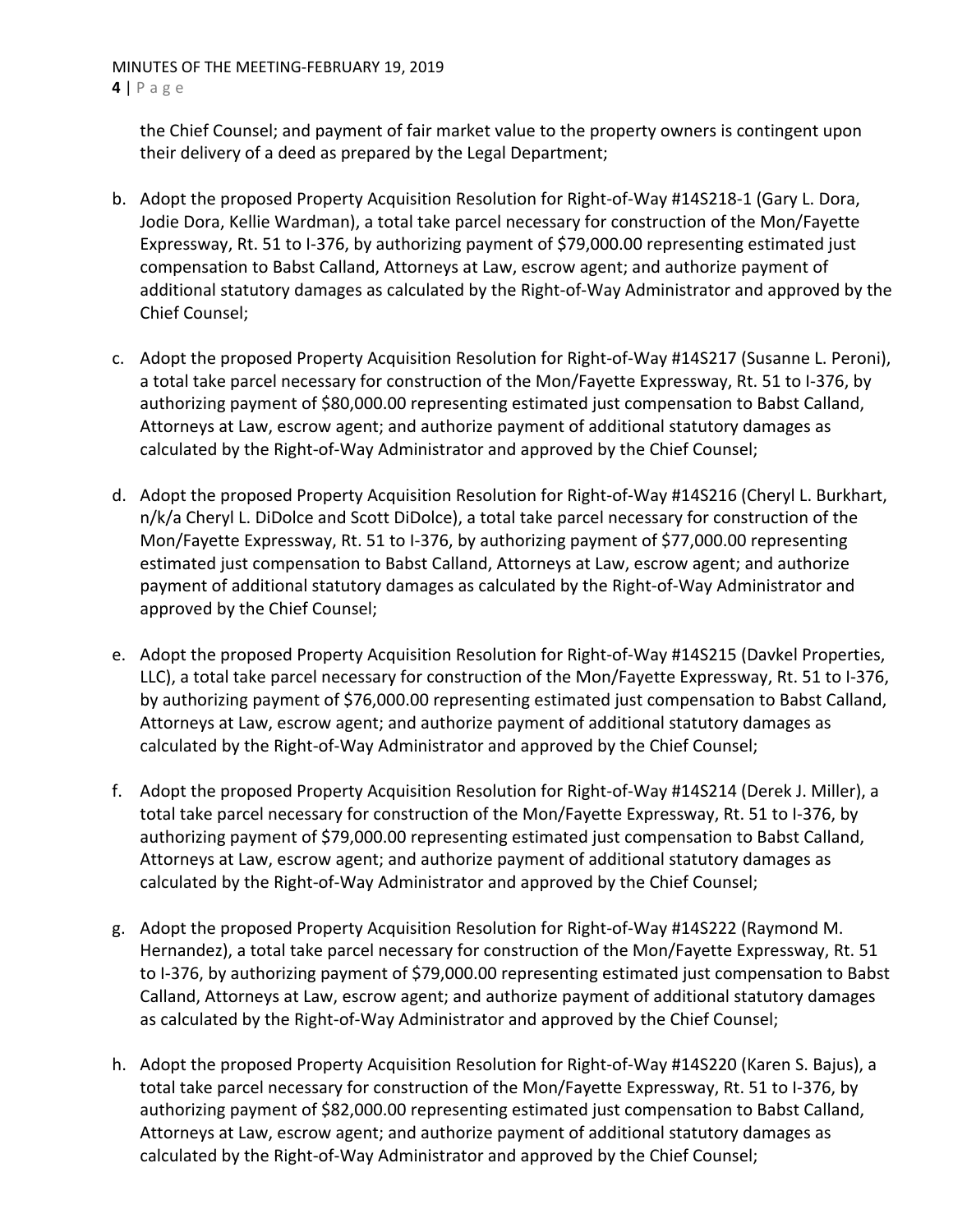### MINUTES OF THE MEETING‐FEBRUARY 19, 2019 **5** | Page

- i. Adopt the proposed Property Acquisition Resolution for Right‐of‐Way #14S221‐1 (June A. Bruschi, Davonna Odem), a total take parcel necessary for construction of the Mon/Fayette Expressway, Rt. 51 to I-376, by authorizing payment of \$79,000.00 representing estimated just compensation to Babst Calland, Attorneys at Law, escrow agent; and authorize payment of additional statutory damages as calculated by the Right‐of‐Way Administrator and approved by the Chief Counsel;
- j. Adopt the proposed Property Acquisition Resolution for Right-of-Way #14S223 (Heather C. Miller, Christine Spencer), a total take parcel necessary for construction of the Mon/Fayette Expressway, Rt. 51 to I-376, by authorizing payment of \$76,000.00 representing estimated just compensation to Babst Calland, Attorneys at Law, escrow agent; and authorize payment of additional statutory damages as calculated by the Right‐of‐Way Administrator and approved by the Chief Counsel;
- k. Adopt the proposed Property Acquisition Resolution for Right-of-Way #14S219-1 (Walter E. & Nadine C. Lee, Kristina & Nick Flavo), a total take parcel necessary for construction of the Mon/Fayette Expressway, Rt. 51 to I-376, by authorizing payment of \$81,500.00 representing estimated just compensation to Babst Calland, Attorneys at Law, escrow agent; and authorize payment of additional statutory damages as calculated by the Right‐of‐Way Administrator and approved by the Chief Counsel;
- l. Adopt the proposed Property Acquisition Resolution for Right‐of‐Way #14S224‐1 (Joseph W. Friel, Jr., Cheryl Rajcan), a total take parcel necessary for construction of the Mon/Fayette Expressway, Rt. 51 to I-376, by authorizing payment of \$76,000.00 representing estimated just compensation to Babst Calland, Attorneys at Law, escrow agent; and authorize payment of additional statutory damages as calculated by the Right‐of‐Way Administrator and approved by the Chief Counsel;
- m. Adopt the proposed Property Acquisition Resolution for Right‐of‐Way #14S225 (David S. Osterhus), a total take parcel necessary for construction of the Mon/Fayette Expressway, Rt. 51 to I‐376, by authorizing payment of \$79,000.00 representing estimated just compensation to Babst Calland, Attorneys at Law, escrow agent; and authorize payment of additional statutory damages as calculated by the Right‐of‐Way Administrator and approved by the Chief Counsel;
- n. Adopt the proposed Property Acquisition Resolution for Right‐of‐Way #14S243 (Pamela Barkey), a total take parcel necessary for construction of the Mon/Fayette Expressway, Rt. 51 to I‐376, by authorizing payment of \$73,000.00 representing estimated just compensation to Babst Calland, Attorneys at Law, escrow agent; and authorize payment of additional statutory damages as calculated by the Right‐of‐Way Administrator and approved by the Chief Counsel;
- o. Adopt the proposed Property Acquisition Resolution for Right‐of‐Way #14S242 (Cynthia M. Emmerich), a total take parcel necessary for construction of the Mon/Fayette Expressway, Rt. 51 to I‐376, by authorizing payment of \$76,000.00 representing estimated just compensation to Babst Calland, Attorneys at Law, escrow agent; and authorize payment of additional statutory damages as calculated by the Right‐of‐Way Administrator and approved by the Chief Counsel;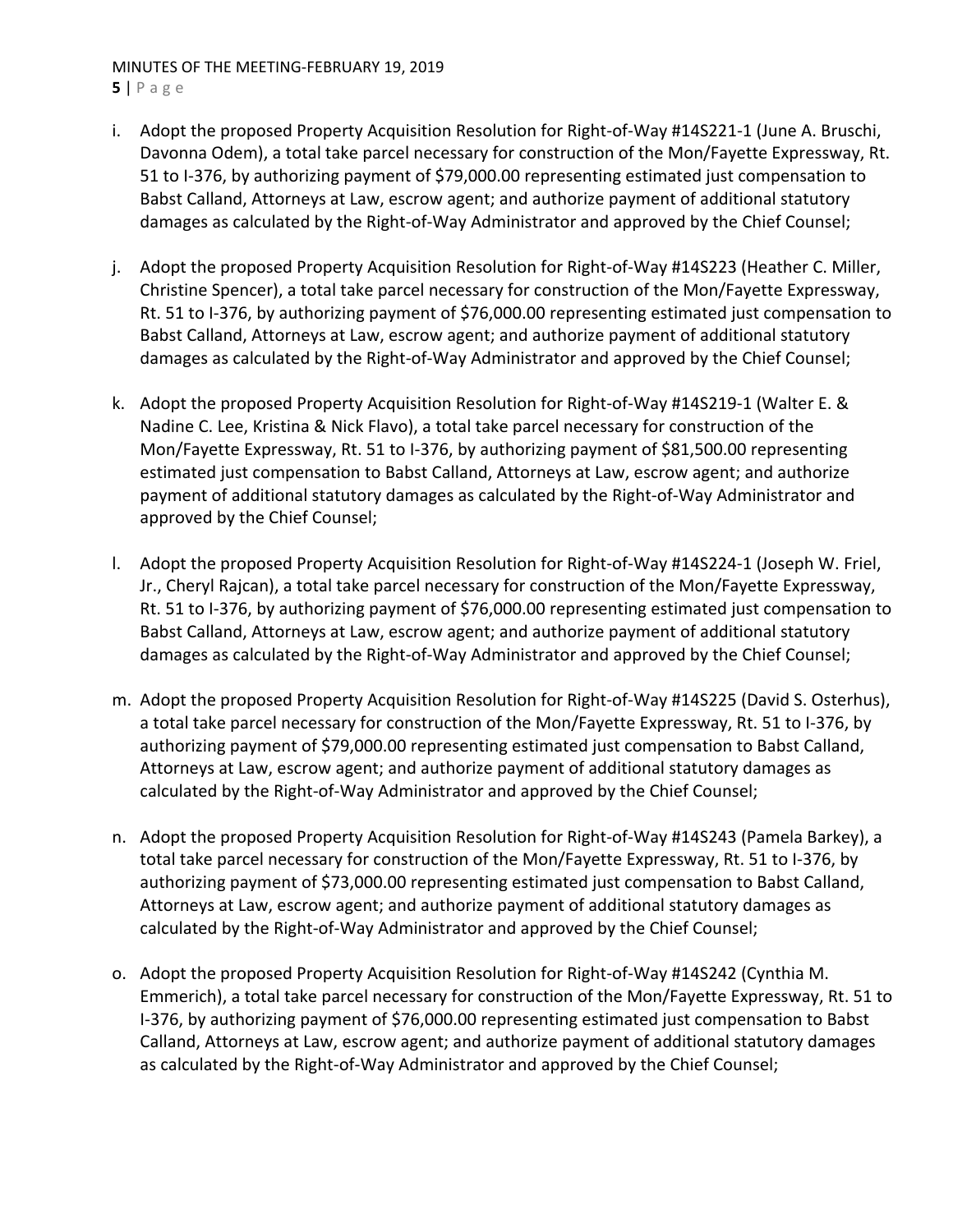# MINUTES OF THE MEETING‐FEBRUARY 19, 2019 **6** | Page

- p. Adopt the proposed Property Acquisition Resolution for Right‐of‐Way #14S244 (Gary A. & Kathleen F. Frizzi), a total take parcel necessary for construction of the Mon/Fayette Expressway, Rt. 51 to I‐ 376, by authorizing payment of \$73,000.00 representing estimated just compensation to Babst Calland, Attorneys at Law, escrow agent; and authorize payment of additional statutory damages as calculated by the Right‐of‐Way Administrator and approved by the Chief Counsel;
- q. Adopt the proposed Property Acquisition Resolution for Right‐of‐Way #14S245 (Yvonne Denise Consonery), a total take parcel necessary for construction of the Mon/Fayette Expressway, Rt. 51 to I-376, by authorizing payment of \$79,000.00 representing estimated just compensation to Babst Calland, Attorneys at Law, escrow agent; and authorize payment of additional statutory damages as calculated by the Right‐of‐Way Administrator and approved by the Chief Counsel;
- r. Adopt the proposed Property Acquisition Resolution for Right‐of‐Way #14S246 (Janice M. Gaydos), a total take parcel necessary for construction of the Mon/Fayette Expressway, Rt. 51 to I‐376, by authorizing payment of \$73,000.00 representing estimated just compensation to Babst Calland, Attorneys at Law, escrow agent; and authorize payment of additional statutory damages as calculated by the Right‐of‐Way Administrator and approved by the Chief Counsel;
- s. Adopt the proposed Property Acquisition Resolution for Right‐of‐Way #14S247‐1 (Diane Majernik, John Majernik), a total take parcel necessary for construction of the Mon/Fayette Expressway, Rt. 51 to I-376, by authorizing payment of \$76,000.00 representing estimated just compensation to Babst Calland, Attorneys at Law, escrow agent; and authorize payment of additional statutory damages as calculated by the Right‐of‐Way Administrator and approved by the Chief Counsel;
- t. Adopt the proposed Property Acquisition Resolution for Right‐of‐Way #14S248 (Ruth J. Ackerman), a total take parcel necessary for construction of the Mon/Fayette Expressway, Rt. 51 to I‐376, by authorizing payment of \$73,000.00 representing estimated just compensation to Babst Calland, Attorneys at Law, escrow agent; and authorize payment of additional statutory damages as calculated by the Right‐of‐Way Administrator and approved by the Chief Counsel;
- u. Adopt the proposed Property Acquisition Resolution for Right‐of‐Way #14S249 (Mary Jane Senn), a total take parcel necessary for construction of the Mon/Fayette Expressway, Rt. 51 to I‐376, by authorizing payment of \$76,000.00 representing estimated just compensation to Babst Calland, Attorneys at Law, escrow agent; and authorize payment of additional statutory damages as calculated by the Right‐of‐Way Administrator and approved by the Chief Counsel;
- v. Adopt the proposed Property Acquisition Resolution for Right‐of‐Way #14S250 (Carolyn B. Papciak), a total take parcel necessary for construction of the Mon/Fayette Expressway, Rt. 51 to I‐ 376, by authorizing payment of \$76,000.00 representing estimated just compensation to Babst Calland, Attorneys at Law, escrow agent; and authorize payment of additional statutory damages as calculated by the Right‐of‐Way Administrator and approved by the Chief Counsel;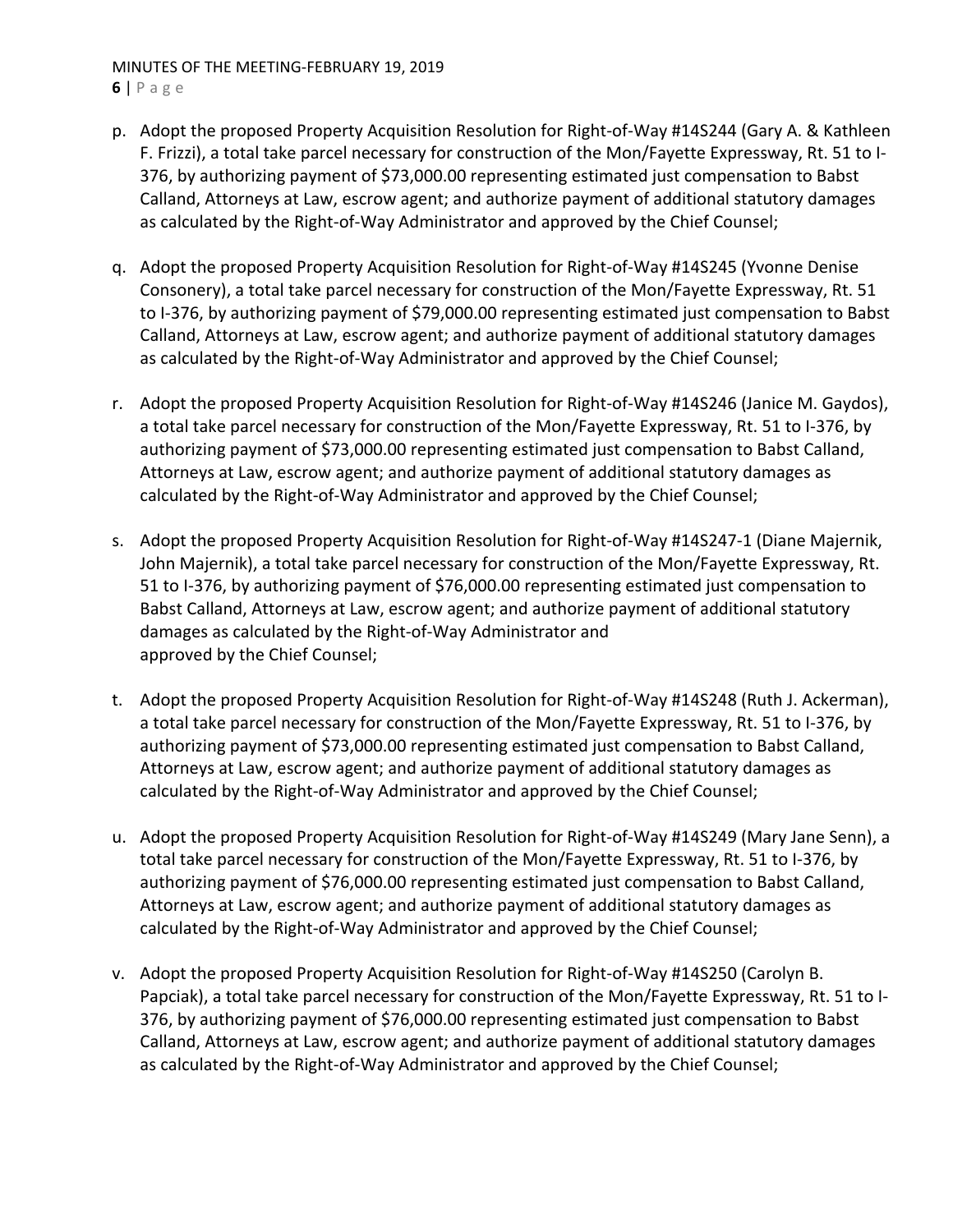#### MINUTES OF THE MEETING‐FEBRUARY 19, 2019 **7** | Page

- w. Adopt the proposed Property Acquisition Resolution for Right‐of‐Way #14S251 (Rose Martinez), a total take parcel necessary for construction of the Mon/Fayette Expressway, Rt. 51 to I‐376, by authorizing payment of \$73,000.00 representing estimated just compensation to Babst Calland, Attorneys at Law, escrow agent; and authorize payment of additional statutory damages as calculated by the Right‐of‐Way Administrator and approved by the Chief Counsel;
- x. Adopt the proposed Property Acquisition Resolution for Right‐of‐Way #14S252‐1 (Matthew J. Nagy, Tykisha Beck, Eddie Walker), a total take parcel necessary for construction of the Mon/Fayette Expressway, Rt. 51 to I‐376, by authorizing payment of \$73,000.00 representing estimated just compensation to Babst Calland, Attorneys at Law, escrow agent; and authorize payment of additional statutory damages as calculated by the Right‐of‐Way Administrator and approved by the Chief Counsel.

‐was made by Commissioner Wozniak, seconded by Commissioner Deon, and passed unanimously.

#### ❖

#### ADVERTISING

Motion‐That the Commission approves advertising for a firm to perform open‐end material inspection and testing services from MP 200.00 to the Delaware River Bridge and on the Northeast Extension‐was made by Commissioner Wozniak, seconded by Commissioner Deon, and passed unanimously.

 $\bullet^{\bullet}_{\bullet} \bullet$ 

## PURCHASE ORDERS

Motion‐That the Commission approves Award of a Bid and Issue Purchase Orders for the items listed in memos "a" through "e":

- a. Fifty (50) Cannon copiers, utilizing the Commonwealth's contract with Fraser Advanced Information Systems; at a total award of \$176,250.00;
- b. Video wall system upgrades for the Traffic Operations Center, utilizing the Commonwealth's contract with Vistacom, Inc.; for a total award of \$275,424.93;
- c. Barco video wall laser upgrade for the Traffic Operations Center, utilizing the Commonwealth's contract with Vistacom, Inc.; at a total award of \$332,275.00;
- d. Seven (7) Caterpillar GP18N5 forklifts for the maintenance sheds, utilizing the Commonwealth's contract with Equipment Depot; at a total award of \$171,786.65;